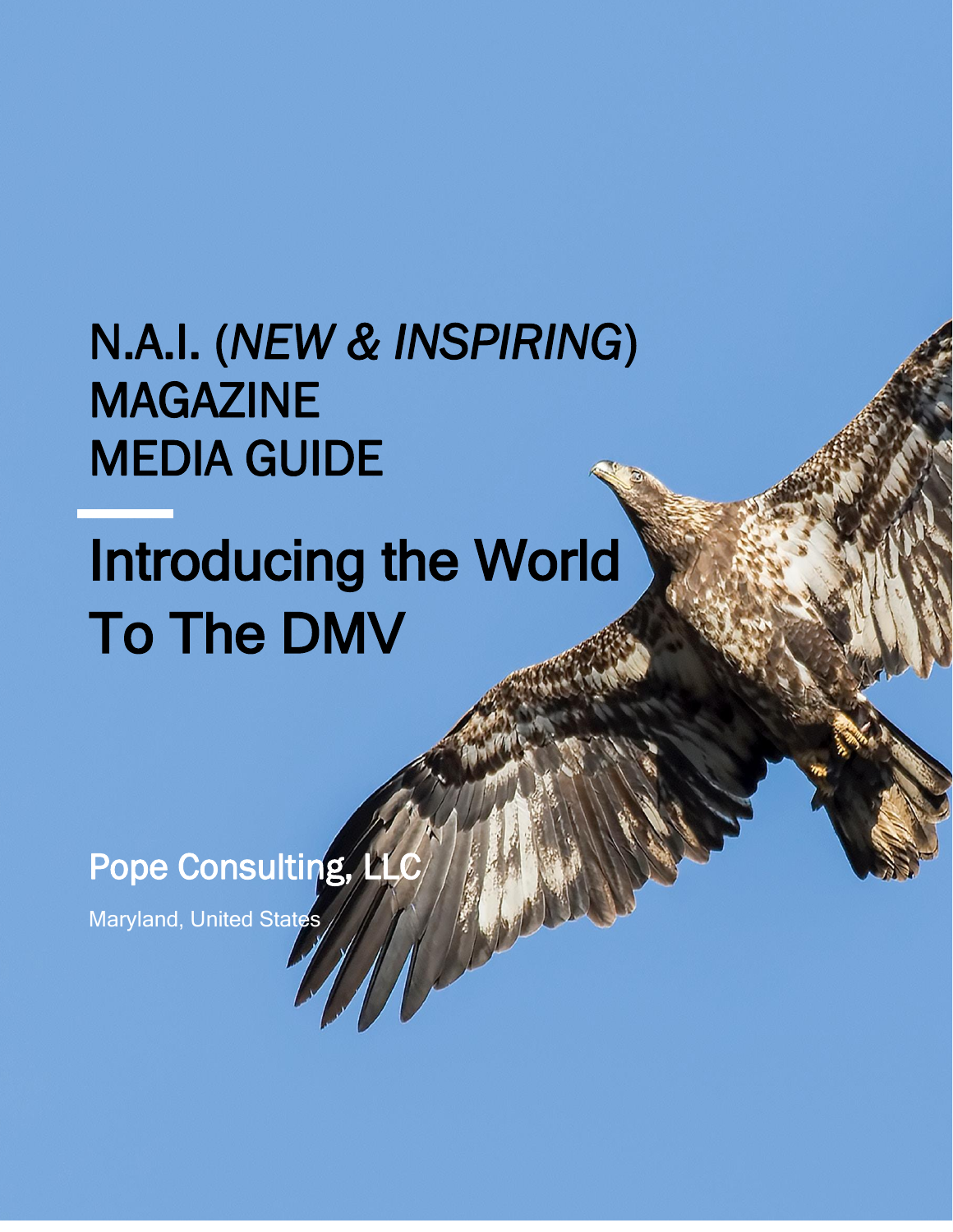# Editorial Calendar

- Q-1: January March December 15<sup>th</sup>
- Q-2: April June March 15<sup>th</sup>
- Q-3: July September June 15<sup>th</sup>
- Q-4: October December September 15th

# **Quarter Construction Ad Closing Construction Release Date**

- 1<sup>st</sup> week of January
- 1<sup>st</sup> week of April
- 1<sup>st</sup> week of July
- 1<sup>st</sup> week of October

# Magazine Departments:

- Community News
- Ask The Expert
- Young and Relentless
- Palatable Pleasures
- TrailBlazer
- Culturally Speaking

# Advertising Benefits:

- Pay once. Ad will appear for 3-months (One quarter)
- Automatic Business Directory listing for the rest of the current year.

Audience Reach: 1,123 people (social media platforms: Facebook, Twitter, LinkedIn)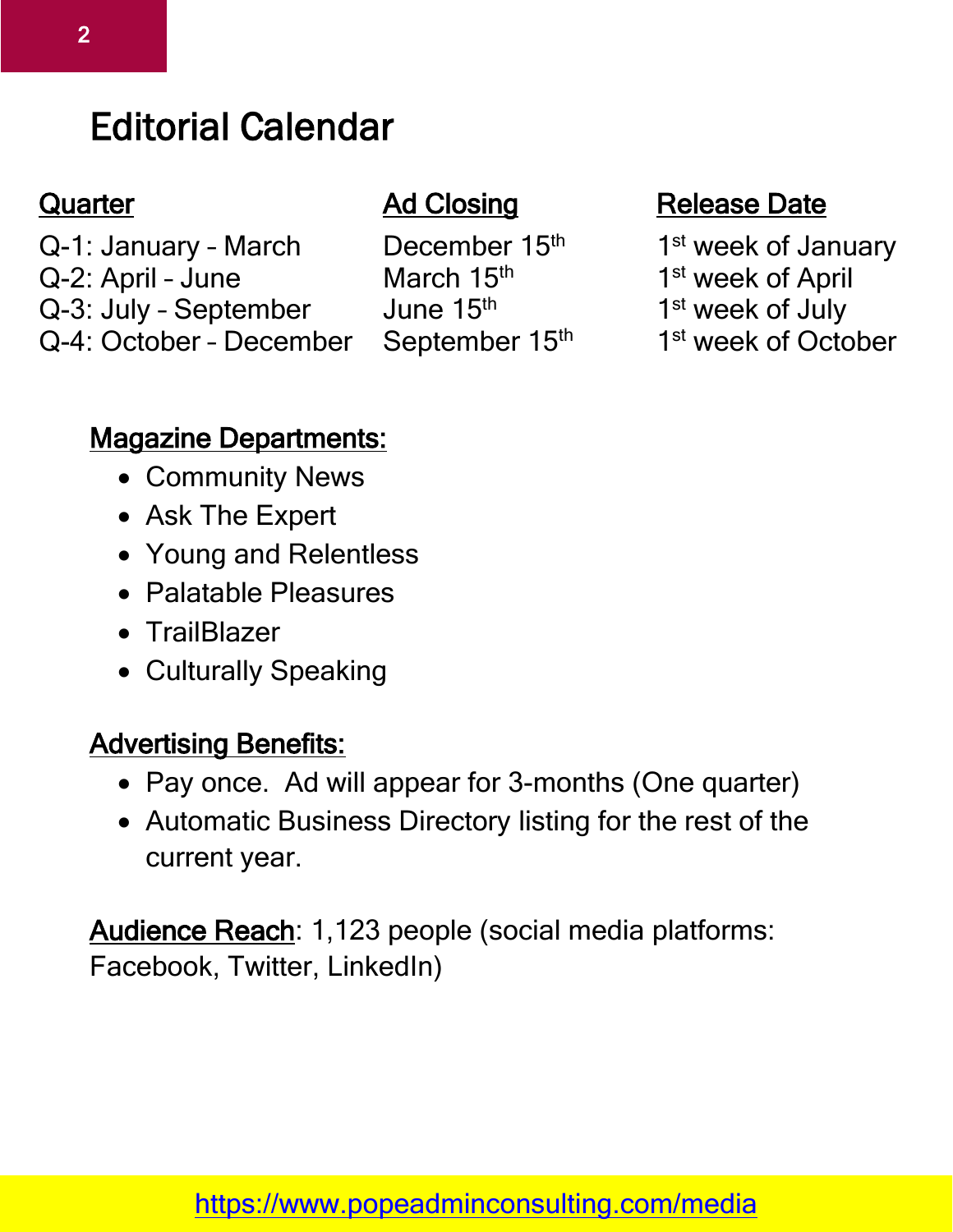# ADVERTISING RATES

| <b>Ad Position</b>        | <b>Price</b> |
|---------------------------|--------------|
| <b>Full Page</b>          | \$75         |
| 2-Page Spread             | \$145        |
| 1/2 Page - Vertical       | \$37         |
| 1/2 Page - Horizontal     | \$37         |
| 1⁄4 Page                  | \$25         |
| <b>Business Directory</b> | \$6          |
| (contact info only)       |              |
|                           |              |

# Premium Positions

| Inside front cover                 | \$105 |
|------------------------------------|-------|
| Inside back cover                  | \$90  |
| Inside front cover + adjacent page | \$180 |
| Inside back cover + adjacent page  | \$165 |

[SUBMIT AD HERE](https://form.jotform.com/90687201186156)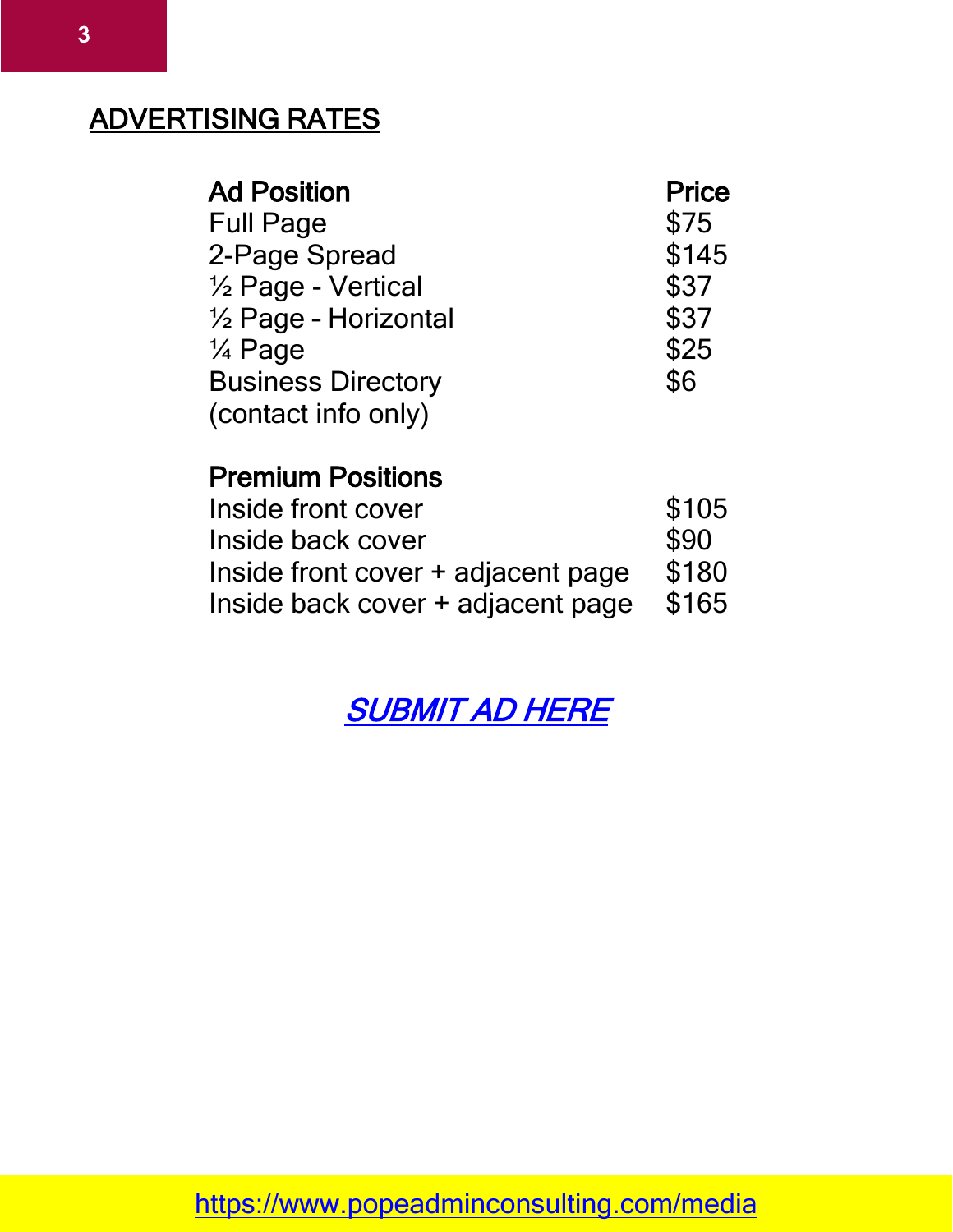# DIGITAL AD SPECS



Full Page: \$75

Live area: 7.5 x 10.0

#### Premium Spaces:

~Inside Front Cover: \$105 ~Inside Back Cover: \$90



2-Page Spread: \$145 Live area: 15.5 x 10.0 Premium Spaces: ~Inside Front Cover + adjacent page: \$180 ~Inside Back Cover + adjacent page: \$165



½ Page – Vertical: \$37 Live area: 9.5 x 3.5



½ Page – Horizontal: \$37 Live area: 7.0 x 4.75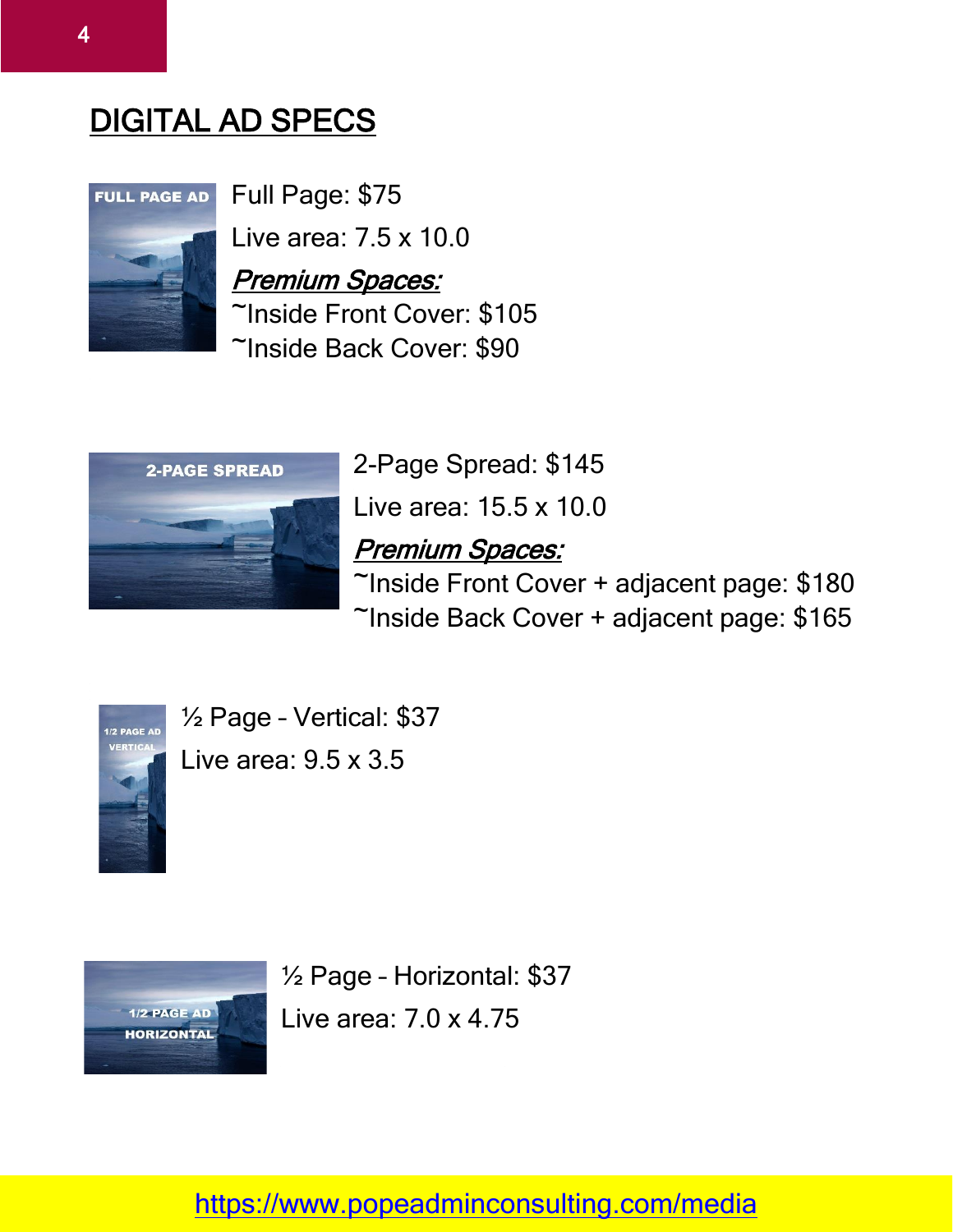# DIGITAL AD SPECS (continued)



¼ Page – Vertical: \$25 Live area: 4.75 x 3.5

Business Directory: \$6 (Business contact information only)

# Details:

- All ads are paid in advance.
- All ads must be submitted via the [N.A.I. advertising form.](https://form.jotform.com/90687201186156)
- Accepted formats: PDF & JPG 300dpi minimum
- Make sure all images in the ad are at a minimum of 300 dpi.
- Make sure the important information in the ad is in the LIVE space.
- Ads will be accepted based on available space. Should your ad not be accepted, a refund will be issued.

Interested in advertising with N.A.I.? Please submit your business contact information, social media handles and your advertisement choice t[o N.A.I. AD Department.](https://form.jotform.com/90687201186156) You will receive a PayPal receipt. ~ Thank you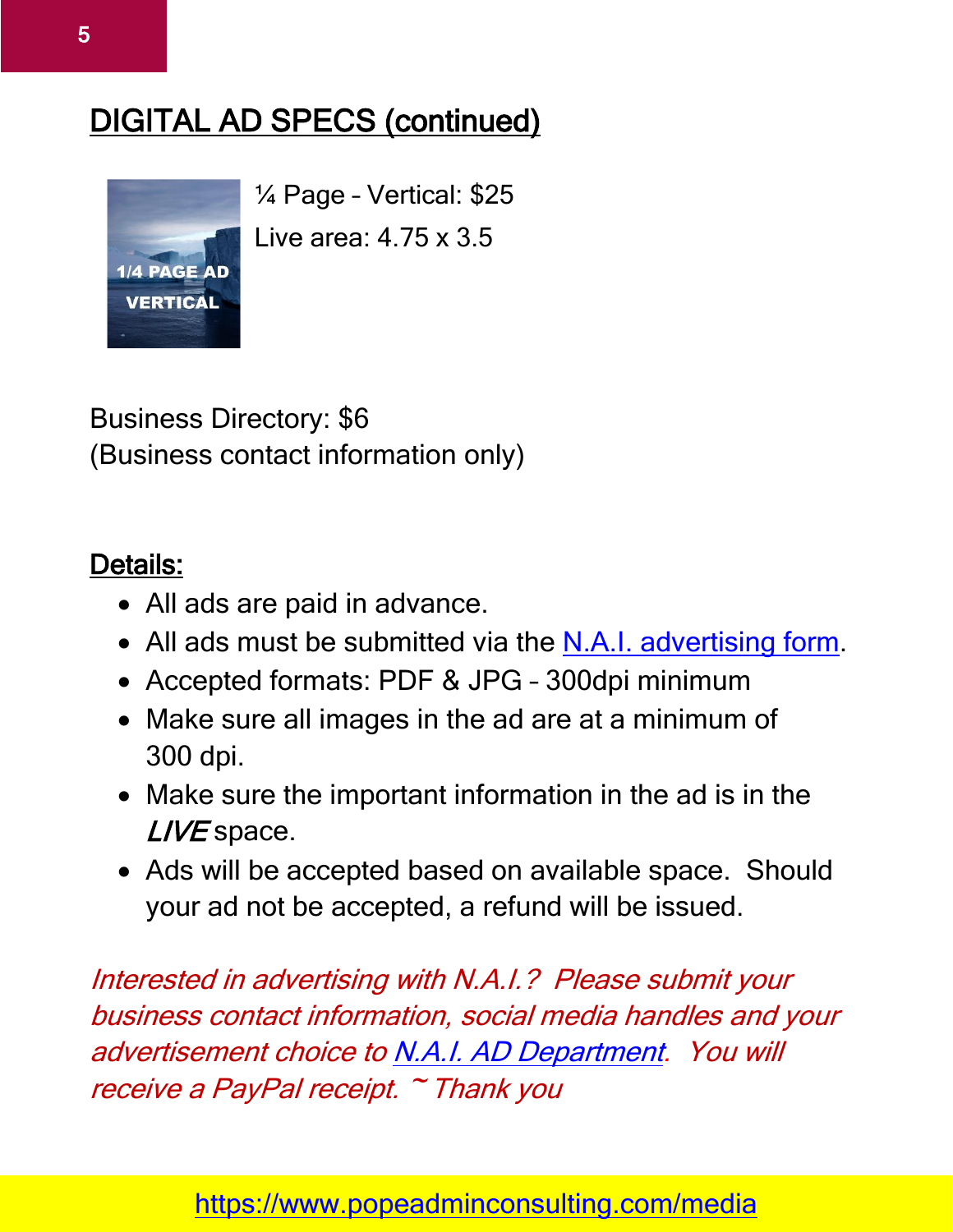# **Terms and Conditions: N.A.I. (New & Inspiring) Magazine**

**PLEASE READ THE FOLLOWING CAREFULLY**. THESE TERMS AND CONDITIONS, *AS AMENDED FROM TIME TO TIME* ("Terms"), ARE A BINDING AGREEMENT ("Agreement") BETWEEN YOU ("End User" or "End User's Agent", AND N.A.I. MAGAZINE. ("Magazine").

For the sake of simplicity, this Terms and Conditions may use the term End User and End User's Agent interchangeably. The term "End User's Agent" refers to the End User's representative, who is fully empowered to act on behalf of the End User in all matters described in this Agreement, including the collection and receiving directly the monies otherwise payable to End User.

By using the service, you agree to the terms governing the applications, features, and functionality available on or through the Site (The "Service"). If you do not agree with the terms contained in this Terms of Service, do not use the service.

#### I. **ABOUT N.A.I. MAGAZINE**

N.A.I. Magazine is published by Pope Consulting, LLC. Its goal is to highlight small businesses in the Washington, D.C., Maryland and Virginia (DMV) area and to become a welcoming resource for newcomers.

The following describes the rights and responsibilities of the End User and N.A.I. Magazine. Any user of this Site who downloads reads or previews any Work on the Site is referred to as an "End User."

#### II. **RIGHTS AND OBLIGATIONS OF END USERS AND END USER'S AGENTS**

If you upload an advertisement to N.A.I. Magazine, you understand and warrant that you are the legal publisher of this work; you control all rights and assume all liabilities associated with the publication of this work; and you warrant and affirm that no aspect of your work infringes or violates the rights of another person, party or entity.

#### III. **PUBLICATION AT OPTION OF N.A.I. MAGAZINE**

N.A.I. Magazine may decide not to publish End User's advertisement and no reason need be provided. Except in the cases of gross violations of this Terms of Service, N.A.I. Magazine will make every attempt to provide reasonable notice to the End User via email, up to and including providing instructions on how to remedy potential issues that might prevent N.A.I. Magazine from listing an advertisement.

#### IV. **REPRESENTATIONS AND WARRANTIES**

You are solely responsible for the content of your upload and any consequences that occur because you've uploaded or posted the Advertisement on the Service. Each time you upload an advertisement you represent and warrant to us that: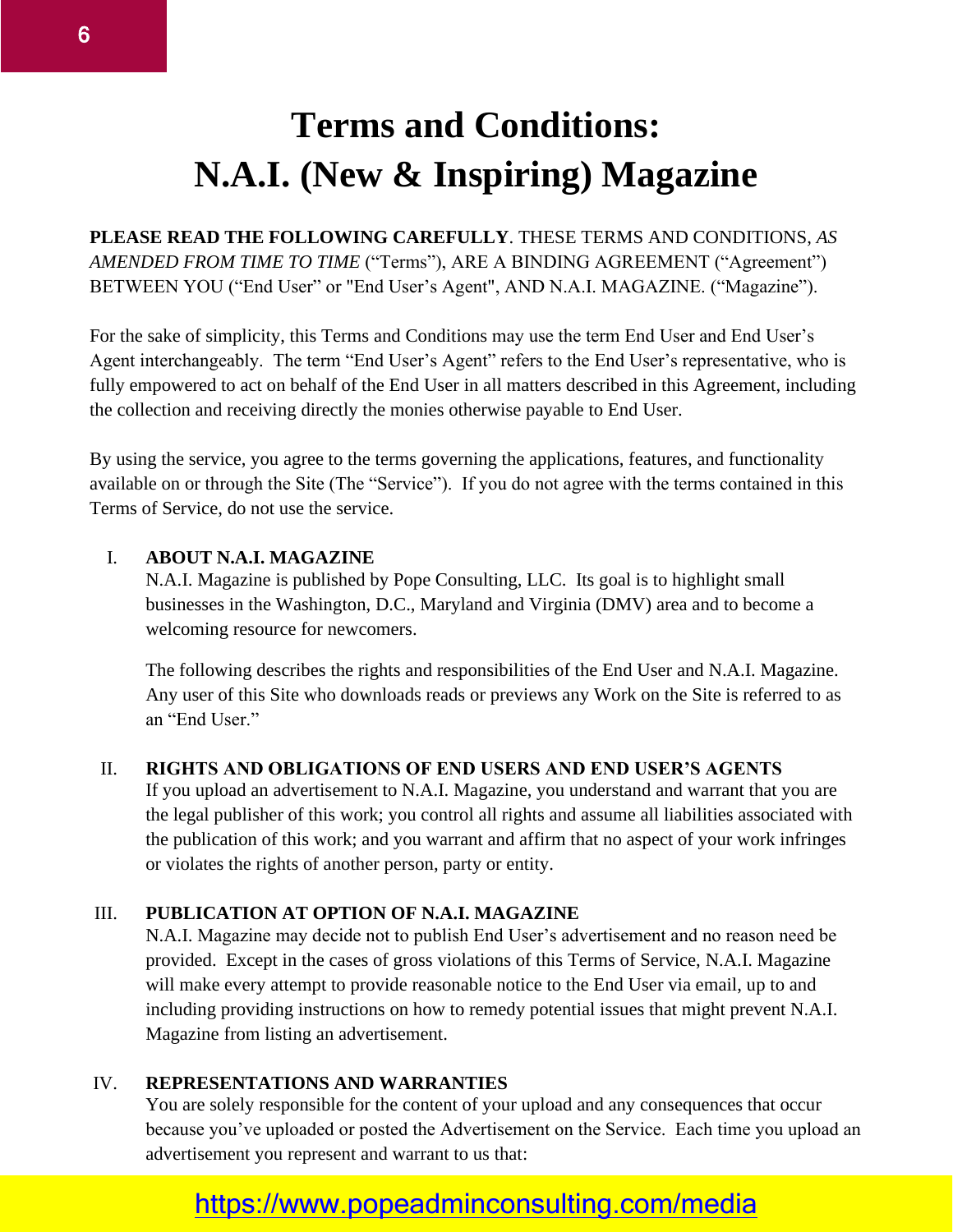- a. You are the creator and or owner of the uploaded advertisement or have all necessary rights from other people or companies to use and permit other users to use.
- b. Your uploaded advertisement (including as used by you, us, or other users of the Service) does not and will not infringe or misappropriate any third party right, including copyright and other intellectual property rights, privacy rights, rights of publicity, or moral rights, or slander, defame, or libel anyone. In other words, your Advertisement must be your original work and you must have the permission of any third parties that have rights in the Advertisement before you upload or post the Advertisement to the Service.

#### V. **BY USING THE SERVICE, YOU AGREE NOT TO:**

- a. Use the Service for any illegal purpose or in violation of any laws or regulations;
- b. Violate or encourage others to violate third party rights, including the infringement or misappropriation of intellectual property rights;
- c. Upload, post, or publish any Advertisement that is unlawful, defamatory, libelous, objectionable, profane, indecent, pornographic, harassing, threatening, hateful, or otherwise inappropriate;
- d. Interfere with the security features of the Service (e.g., don't disable or circumvent features that limit your use or copying of any Advertisement or reverse engineer the Service to discover the Source Code of the Service);
- e. Interfere with our operation of the Service or another user's use of the Service (this means don't upload or spread any viruses, adware, or spyware, don't make unsolicited offers or promotions, don't collect other people's personal information, and don't interfere with the networks or equipment that we use to provide the Service);
- f. Perform fraudulent activities, such as impersonating another person.
- g. Copy the look and feel of the Site or access, download, copy, modify, distribute, perform, or use any Photos to create a similar or competitive service or to contribute the Photos to an existing similar or competitive service; or
- h. Attempt to do, or assist anyone else to do, any of these things.

#### VI. **N.A.I. MAGAZINE EMAIL POLICY**

N.A.I. Magazine does not engage in spam, nor does it share, rent or sell the personal contact information of its members with third parties.

#### VII. **DIGITAL MILLENNIUM COPYRIGHT ACT (DMCA) NOTICE POLICY**

When End Users, agents or publishers upload material to N.A.I. Magazine, they certify to N.A.I. Magazine their agreement to this Terms of Service, in which they certify they are legally permitted to upload such works. Allegations of copyright violations against N.A.I. Magazine End Users, End User's Agent are extremely rare. Nevertheless, N.A.I. Magazine maintains a zero-tolerance policy regarding copyright infringement and we welcome infringed parties to notify us if they believe their material is being distributed by N.A.I. Magazine.

If you feel that content posted on the N.A.I. Magazine Site infringes on your copyright(s), please immediately contact the N.A.I. Magazine support team by sending an e-mail to the **[N.A.I. AD Department](mailto:nai.ad.department@gmail.com)**.

If N.A.I. Magazine acts in response to an infringement notice, it will make a good faith attempt to contact the party that made such content available by means of the most recent known email address.